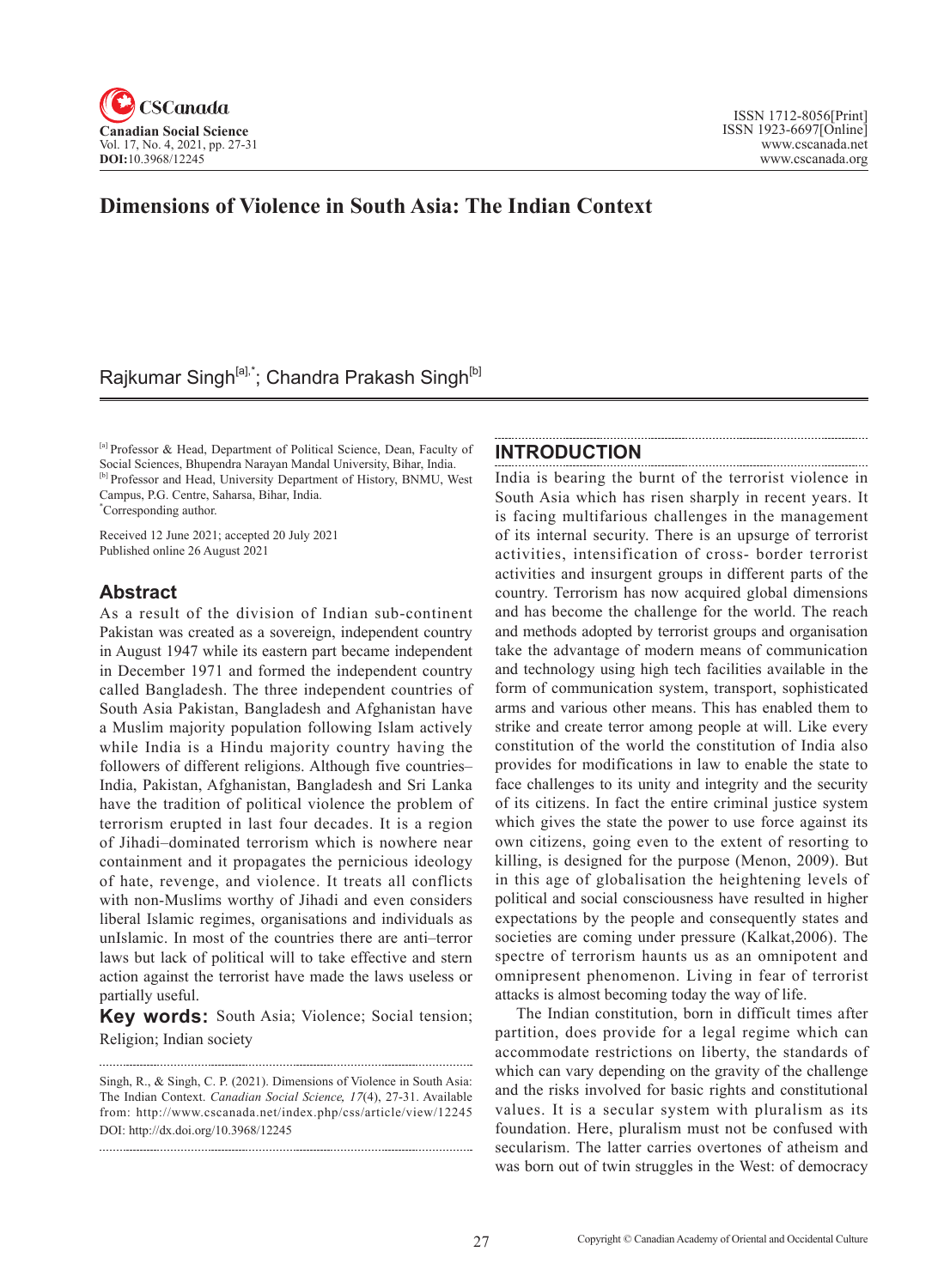with the Church and monarchy, and of Darwinism with Christianity. Pluralism, by contrast, involves no break with religion and what is more important, with tradition. Instead, it requires acceptance of, and mutual respect between, the many religions in a country. A pluralist state is also secular, but in a different way. For its legal and civil codes seek to accommodate and incorporate particular religious customs and beliefs and not banish them from the public domain (Jha, 2013). The Indian constitution safeguarded pluralism by creating an ethnic federation on the one hand, and by protecting the marriage, inheritance, educational and cultural practices of the minorities, on the other. The two sets of enactments gave Indians a security of identity that is the secret of modern India's extraordinary stability. Every community wears its identity openly like a badge, because it does not feel threatened. In the absence of threat, no one feels pressured to conform. Historically, every Indian empire, from the Mauryan to the British, flourished because it respected the diversity of identities within India and treated all races and cultures as equal.

#### **PROBLEMS OF INDIAN SOCIO-POLITICAL LIFE**

As an organising principle of social and political life, the separation of church and state has its origin in the vicious and debilitating 16th–century sectarian wars within European Christianity. Ultimately, the only way Western European societies could live with sectarian diversity was via the separation of church and state. Over time, with the rise to prominence of new social groups, long distance trade and industrial capitalism, these ideas were further reinforced. Religion was relegated to the domain of the private (Joshi, 2002). Public or political structures now had to be secular. It is the time when the rest of the world is being evaluated on their ability to imitate this European model, what we do need to recognise is that these ideas of public secularity were the product of a particular history, the result of a certain political, economic and social context. Asia, Africa, or the region we call the Middle East today, had historically developed their own methods of dispute resolution and dealing with diversity. These methods did not necessarily relegate religion to the realm of the personal. As a result, the European colonialism dismissed the methods as primitive or backward. However in India as elsewhere in the world, we have too many examples of how religious and indigenous ideologies have helped a few oppressed the many to be able to make a universal case for religion against secularity.

In fact, the plurality and diversity that we found today in Indian society, were existed in pre-1947 era and independent India was born with these contradictions. A dispassionate assessment of history will reveal that the violent outbursts that are tearing apart the fabric of Indian society today are expressions of the same contradictions–religious, class, ethnic, caste and otherwise that often exploded into violence even during the colonial period. Despite the Indian state's declared profession of adherence to non–violence, in practice the Indian state has repeatedly resorted to the language of violence in trying to resolve these contradictions that plague Indian society (Banerjee, 1996, pp.81-82). In India's case Independence was brought about through a non–violent mid–wife called 'Gandhism', which is the state's proclaimed ideology. For instance, the Hindu-Muslim communal riots that preceded the partition of the sub- continent and led to the birth of India, are a historical reality which not only knocks the bottom out of the Indian state's official and ideological claim to its non–violent parentage, but also challenges the doctrine of non–violence as propounded by Gandhi as a harbinger of change.

The Indian state acquired a military character almost from its infancy. It started at two levels–external and internal. At the external level, the new born state sent its troops to Kashmir in October 1947 to fight first the Pakistan–aided tribals, and later the regular forces of the Pakistan army, in order to protect a territory which had been acceded hurriedly to the Indian Union by the then Maharaja of Kashmir. The Kashmir adventure of 1947 was followed by four major wars–the 1962 war with China, and the 1965, 1971 and 1999 wars with Pakistan. The internal sources of violence and militarisation can be traced back to the highly centralised model of development adopted by the post–Independence Indian state, which instead of eliminating semi–feudal production relations in large parts of the country opted for investment in selected sectors and regions. As a result, while inequitable distribution of income has sharpened class fragmentation and contradiction, uneven development has led to imbalances in regional growth (Pradhan, 1989, p.85). The perceived sense of injustice among the people divided them on the lines of caste, ethnic loyalties, language, religious beliefs– which the Indian polity has failed to overcome, despite its commitment to a "socialist secular democratic republic".

#### **BEGINNING OF VIOLENCE IN INDIAN STATES** . . . . . . . . . . . . . . . .

This apart, in initial years of independence India faced two such situation–the Telengana Movement in 1948 and Naga demand for independence in 1953. The Telengana movement was one of the earliest indications of the Indian state's attitude towards the underprivileged and of its determination to suppress violently any attempt by the rural people to end outmoded social and economic relations. The same treatment was meted out to an ethnic minority group when the state sent its armed forces to Nagaland to suppress the Naga demand for independence. The core of the conflict between these various groups on the one hand,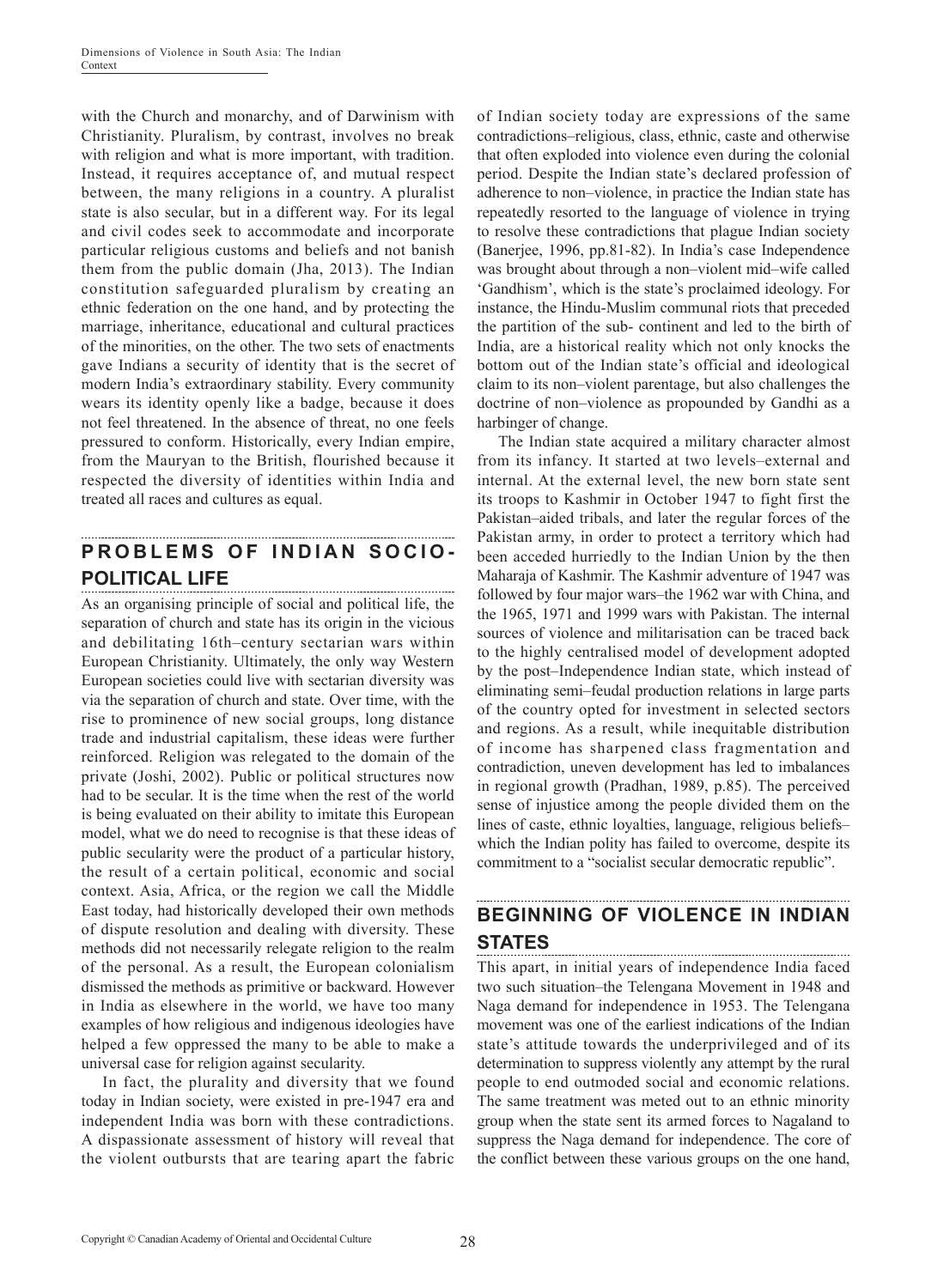and the Centre on the other, basically concerns how to find an amicable solution to relations between the central authority and different regional communities that inhabit a multi–national state. Keeping in view the dangers ahead the Indian state also augmented throughout the years its repressive apparatus. In 1949, it raised the Central Reserve Police Force (CRPF), modelled on the British government's plan of Crown Representative Police Force (Pradhan, 1989, pp.85-86). Since then, the number of central paramilitary forces has increased steadily, with the formation of Border Security Force (BSF), the Central Industrial Security Force (CISF), the National Security Guard (NSG) and the commando force called "Black Cats".

Gradually, the pattern of state response towards popular grievances followed a common sequence of policy decisions and actions–whether in relation to demands of poor peasants, industrial workers or ethnic minorities. At the initial stage of any demonstration of popular demands, the state then decides to ignore them. When accumulation of the ignored grievances manifests itself in desperate militant agitation, the state decides to treat them as law and order problems and deploy its police to suppress them. Such deployment often helps the state to contain the outbursts temporarily and prevent them from exploding into armed insurgencies. But the same situation and response had a different meaning and depth when the affected area is situated in Border States. They witness, normally, better–armed and better–organised insurgencies as the case is in north-west and north eastern states. However, there is a basic difference between the political character of the Naxalite armed movement and that of the insurgencies in other parts of the country. While the former seeks to base itself on the politics of class conflict, the latter are concerned with more general issues and concerns related to their respective communities, irrespective of class differences that might otherwise divide them.

The region north–east is a compact zone of subnational states attributing to high levels of ethnic violence. It is comprised by extraordinary ethnic, cultural, religious and linguistic diversity and constituted the seven sister states of Assam, Arunachal Pradesh, Manipur, Meghalaya, Mizoram, Nagaland and Tripura. The region is inhabited by three distinct groups of people; the hill tribes, the plain tribes and non–tribal population of the plains. Geographically, the north–east of India is located between the two great traditions of the Indic Asia and the Mongoloid Asia. It was only after the British had merged the entire region under the British India administration that the region came to be associated with India (Shivananda, 2009, pp.29-31). Ethnically, it is diverse and heterogeneous alike the rest of the country.

Historically, immigration from the East–Bengal now Bangladesh, became illegal after the demarcation of international boundary in 1947 between India and Pakistan. But movement of people from East Bengal, later East Pakistan and then Bangladesh into different parts of North–east India continued unabatedly. This has primarily generated a multiple cause for destabilising political, social, economic, ethnic and communal tensions in the region. Large scale and unabated influx of population from the neighbouring countries has resulted in a phenomenon that is visibly reshaping and transforming the demographic, ethnic, religious and linguistic profile of large parts of the region. Consequently, the region has opened up to radicalism and to a network of fundamentalist campaigns which have access to arms and easy connections to sanctuaries across the porous international borders which had made difficult for the north eastern states to comprehend and address. The impact of ethnic–conflict on the security of the region and the nation is enormous and is adding to the problems of the northeastern people.

### **IDEOLOGY-RELATED VIOLENCE**

In recent years the problem of Naxalism is posing a serious threat to the security of India, democracy and rule of law, particularly in Chattisgarh, Andhra Pradesh, Orissa, Bihar, Jharkhand, West Bengal and a few other places. It is said that over 230 districts in the country are in the grip of Maoists, Naxalites etc. and the Union Home Minister has declared that countering Naxalism is the biggest challenge (Rao, 2010, p.11). In the areas where the Naxalites have established their influence, they impose taxes mete out quick justice and run administrative bureaucracies, schools and health services. Naxalism unleashed a flow of events which escalated over the years into a political movement that brought about far– reaching changes in India's socio–cultural scene. The fact is that despite the continuing use of the most repressive methods by the police to crush its cadres and inspite of a series of splits that had fissured the movement during the next three or four decades, Naxalism as an ideology has become a force to reckon with in India. Its continuity can be explained by the persistence and exacerbation of the basic causes that gave it birth–feudal exploitation and oppression over the rural poor.

The term "Naxalism" typify a particular kind of militant and violent armed struggle by the peasants tribals, and dalits, led by a leadership drawing a doctrinal support from Marxism–Leninism and strategic inspiration from Mao Zedong. The term itself came from Naxalbari, a small village in West Bengal where a section of Communist Party of India (Marxist) led by Kanu Sanyal led a violent uprising in 1967. At the sametime Mao launched his Cultural Revolution and in India a group that broke away from the CPM, mobilised about 15,000 peasants in Naxalbari and launched a violent anti landlord movement, patterned on the Telengana movement two decades earlier (Koithara, 1999, pp.104-05). The Naxalites drew heavily upon the iniquitous land tenure system and exploitation of the poor peasants and agricultural labour by landlords in framing their ideological aims.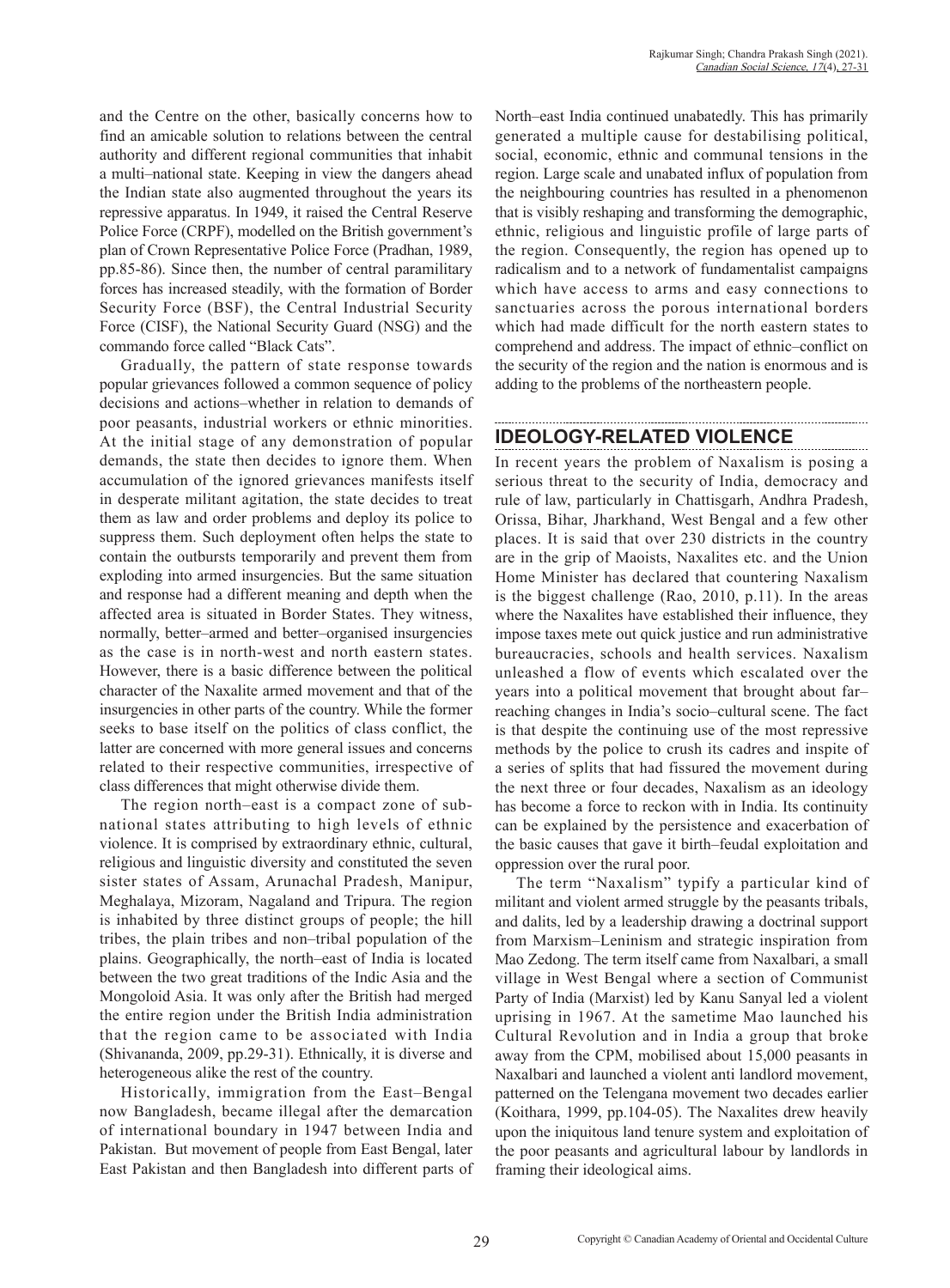In 1967, Naxalites organised the All India Coordination Committee of Communist Revolutionaries (AICCCR), which in 1969 gave birth to the most notable Naxalite organisation, the Communist Party of India (Marxist-Leninist) and defined the objective of the Party as 'seizure of power through an agrarian revolution'. The strategy was the elimination of feudal order in the Indian countryside to free the poor from the clutches of the oppressive landlords and replace the world order with an alternative one that would implement land reforms. The tactics to achieve it was through guerilla warfare by the peasants (Madhumita, 2010, pp.27-29). This way they would eliminate the landlords and build up a resistance against the state's police force. Gradually, they would set up a 'liberated zone' in different parts of the country that would eventually coalesce into a territorial unit under Naxalite hegemony.

Today Naxalism/Maoism has become a significant socio–political force having abiding faith in guerilla warfare and violent means to achieve its objectives. The government figures reveal that the total number of people killed by the Naxalites violence rose by 30% between 2003 and 2005. The number of policemen killed jumped to an astonishing 53% between 2004 and 2005. The annual report of the Ministry of Home Affairs 2005-06 also admitted that the Naxalism is not merely a law and order problem but has deep socio–economic dimensions. Left wing radicalism and extremism is motivated by prevailing socio–economic deprivation (Madhumita, pp.27-29). The various groups of Maoists be they called Naxalites or Peoples War Group (PWG) or otherwise adjective, all have declared very clearly that they have no faith in the constitution of India, in the multi-party democracy and elections. There has to be a strategy by the government to fight the low–intensity war and promote good governance and development. Politically, the liberal democratic state in India needs to be critiqued of the economic policies that have created islands of deprivation, which have over the years emerged as pockets of support for the Maoist movement in the country.

#### **POLITICALLY MOTIVATED/INSTIGATED VIOLENCE**

In line the terror attacks and incidents appeared in 1980s in the Indian state of Punjab and Kashmir. This form of terrorism was different from organised mass movements, or guerilla warfare. Guerilla–based insurrections in China, Vietnam and Latin American countries in the past involved the willing participation of the local people, both in direct and indirect ways, but unlike those forms of armed struggle, the insurgencies in Punjab and Kashmir are dominated by a leadership which aims at harnessing popular nationalistic urges to the objective of establishing theocratic autocracies in these states. The leadership of Punjab and Kashmir appeared to owe allegiance to a form of religious

fundamentalism that aims at subjugating members of their respective communities to conservative norms and practices, selectively excerpted from their traditional religious scriptures and systems on the plea of restoring the fundamental purity of their respective religions (Banerjee, 1996, p.87). Since terrorism without publicity is a weapon that fires only blank, such terrorist actions have had to be directed not only against representatives of the state like policemen, security forces and government officials, but also at gatherings of ordinary innocent citizens. Bomb blast in crowded places that kill indiscriminately a large number of people invariably become news and give the terrorist maximum publicity. In general, their ideology is intolerant of dissent views, and therefore, they also attack those members of their own community who refuge to accept their fundamentalist religious views.

In real the alienation of the Sikhs began at the time of the reorganisation of states in 1956 when they failed to get a Sikh majority state carved out of the then Hindu majority in Punjab. The relations between the two communities began to sour in 1960s and Punjabi farmers were discontended because they were bound to sell their commodities on prices fixed by the administrators. Rapid industrialisation and shift of the economic power from rural to urban areas also strengthened the feeling that identity of their religion was at stake. In the circumstances there was a perception that native Punjabi enterprise, combined with investment capital from the Sikh diaspora could make 'Khalistan' bloom in a manner that Punjab, mired in India's administrative stodginess, could not hope to. On the other hand, the political needs of the Indian National Congress (INC) played a role in the final lap into insurgency. To undercut the electoral draw of the Sikh political party, the Akali Dal, the INC promoted Bhindranwale, a Sikh preacher even more radical than the Akalis. Initially Bhindranwale campaigned for the INC but soon became first choice of the Congress party in Punjab and was allowed to create an armed fortress in Amritsar's Golden Temple. As a result, a two–day major military operation became essential in June 1984 to clear the Golden Temple in which 83 dead and 248 wounded (Koithara, 1999, pp.108-10). In Punjab, according to government count, nearly 500 civilians were killed in hit-and-run attacks during the period from 1980 to just before the June 1984. Temporary success in the cleaning up of the Golden Temple in "Operation Bluestar,' the arrest and killing of few 'terrorist' leaders in Punjab have left a trail of destruction which gave birth to a new generation of insurgents in the state. Many among them–particularly the youth–go underground and joined the insurgency, either for protection or for revenge.

## **THE DEADLIEST FORM OF VIOLENCE**

Terrorism and insurgency continued in Punjab between 1984 and 1993 and during the period over 12,000 people were killed. The storming of the temple devastated the